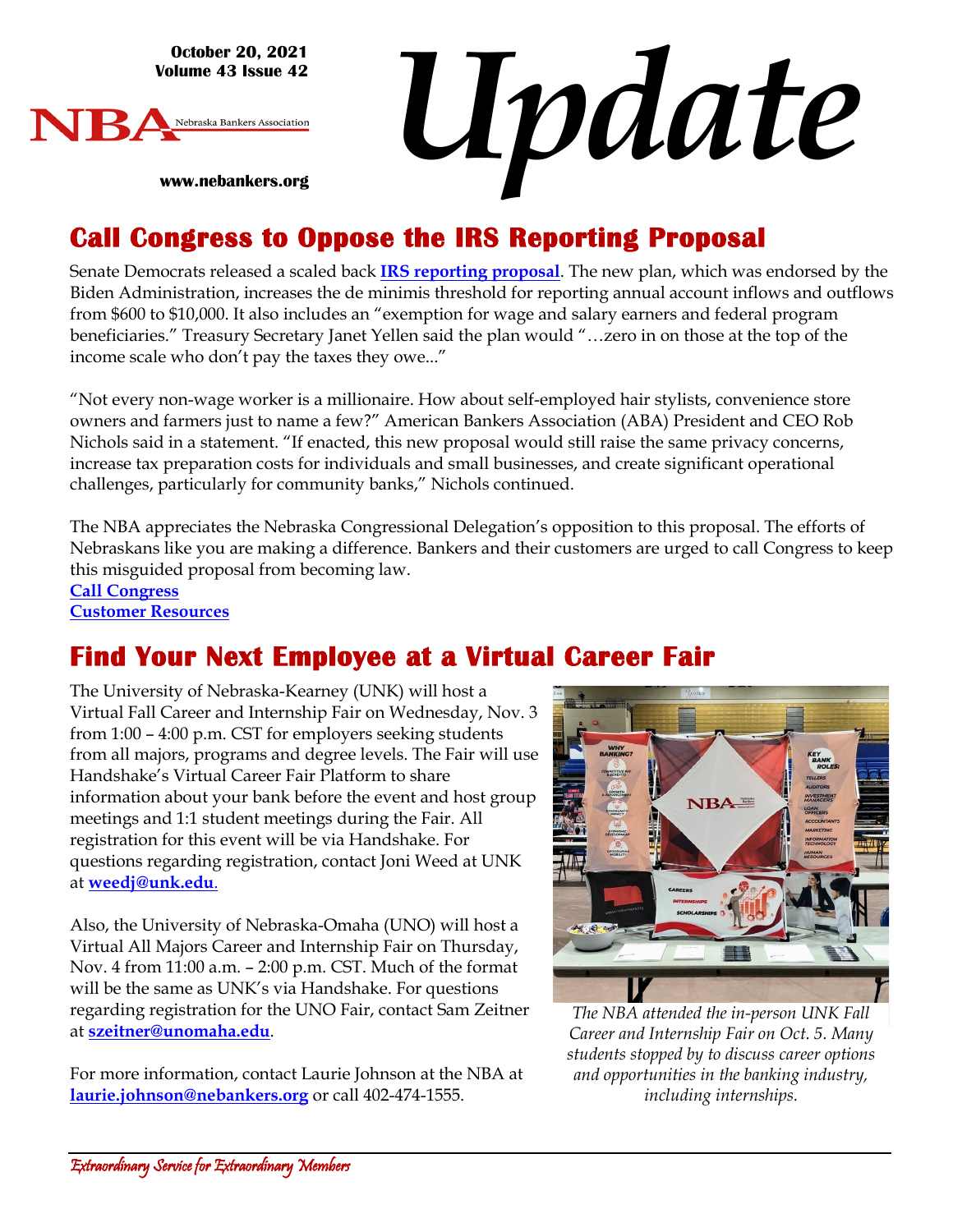# **FHFA to Expand LMI Refinance Programs**

The Federal Housing Finance Agency (FHFA) plans to expand refinance programs introduced last spring for low- to moderate-income (LMI) borrowers. Fannie Mae and Freddie Mac will expand eligibility requirements for their RefiNow and Refi Possible refinance programs for low-income borrowers. They also will incorporate desktop appraisals into selling guides for new purchase loans. The income threshold will also be expanded to include some borrowers with incomes at or below 100% of area median income (AMI). Currently, the programs are limited to those borrowers with incomes at or below 80% AMI. **[Learn More](https://www.fhfa.gov/Media/PublicAffairs/Pages/FHFA-Announces-Two-Measures-Advancing-Housing-Sustainability-and-Affordability.aspx)**

## **FedNow is Expected in 2023**

During the ABA Annual Convention, President and CEO of the Federal Reserve Bank of Kansas City Esther George announced the FedNow payment system will be ready in 2023. She encouraged banks to begin preparations for the system's rollout.

**[Learn More](https://bankingjournal.aba.com/2021/10/kansas-city-feds-george-says-fednow-to-be-ready-in-2023/)**

#### **Ransomware Reports on the Rise**

The Financial Crimes Enforcement Network (FinCEN) reported a 42% increase in ransomware-related Suspicious Activity Reports in the first six months of 2021 compared to the total for 2020. **[Read the Report](https://www.fincen.gov/sites/default/files/2021-10/Financial%20Trend%20Analysis_Ransomware%20508%20FINAL.pdf)**

## **OCC Outlines Supervision Priorities**

The Office of the Comptroller of the Currency (OCC) released its bank supervision operating plan for fiscal year 2022. Supervision efforts will focus on the impacts of the pandemic and its resulting implications, as well as other areas.

**[Learn More](https://www.occ.gov/news-issuances/news-releases/2021/nr-occ-2021-106.html)**

## **White House Releases Climate-Resilient Economy Plans**

A new White House report "A Roadmap to Build a Climate-Resilient Economy" outlines strategies "to measure, disclose, manage and mitigate the systemic risks climate change poses to American families, businesses, and the economy." The report links the health of the U.S. economy to climate change and asserts that climate change poses a systemic risk to the economy and the U.S. financial system. **[Read the Plan](https://www.whitehouse.gov/briefing-room/statements-releases/2021/10/15/fact-sheet-biden-administration-roadmap-to-build-an-economy-resilient-to-climate-change-impacts/)**

## **DOL Proposes New Set of ESG Investing Rules**

The Department of Labor issued a proposed rule on environmental, social responsibility and governance (ESG) investment factors and a fiduciary's proxy voting activity under the Employee Retirement Income Security Act. The proposal clarifies that climate change and other ESG factors are often material, and that in many instances fiduciaries should consider climate change and other ESG factors in the assessment of investment risks and returns.

**[Read the Proposed Rule](https://www.federalregister.gov/documents/2021/10/14/2021-22263/prudence-and-loyalty-in-selecting-plan-investments-and-exercising-shareholder-rights)**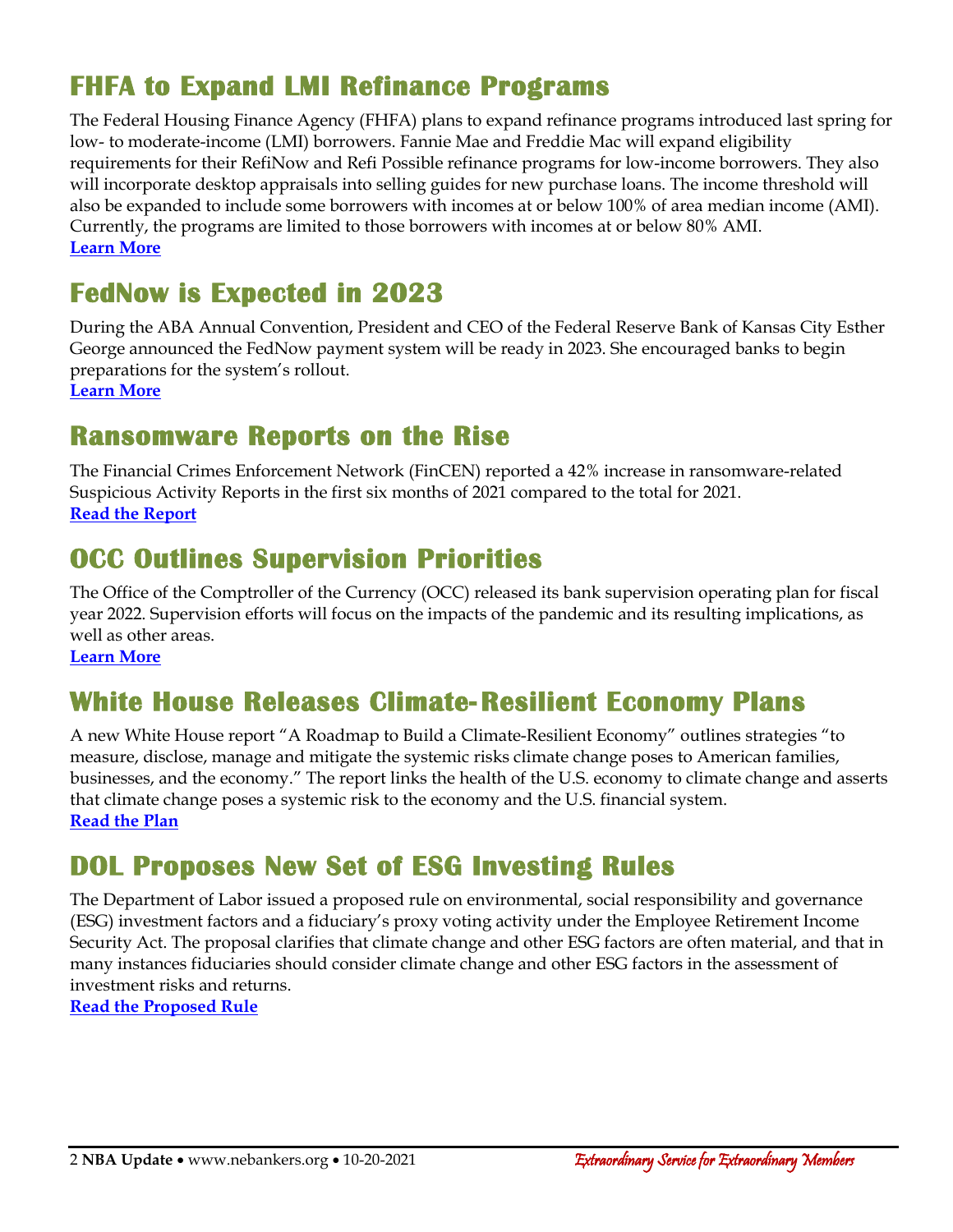## **Education and Events Calendar**

- **Oct**. **27-28** Women in Banking Conference
- **Oct. 29** Regulatory Issues Virtual Summit
- **Nov. 1** Security Management Virtual Workshop (1 of 2)
- **Nov. 3** Demystifying Cryptocurrency Workshop
- **Nov. 4-5** Bank Investment, Funding and Economic Outlook Conference
- **Nov. 8** Security Management Virtual Workshop (2 of 2)
- **Nov. 10** Employment Law Compliance for Banks Virtual Workshop

To register and see the complete event schedule, visit the **[NBA Event Calendar](https://web.nebankers.org/events)**.

#### **Bankers Encouraged to Attend Beginning Farmer Symposium**

The Institute of Agriculture and Natural Resources at the University of Nebraska-Lincoln, Congressman Jeff Fortenberry and the Farm Credit Administration are sponsoring a Young, Beginning and Small Farmer Symposium. The event will examine challenges facing young, beginning and small farmers and available financing programs. Among the panelists are Steve Cleveland of Homestead Bank (Chadron) and Tom Kelly of Western Nebraska Bank (Paxton). This free event is Monday, Nov. 8 from 9:00 a.m. to 4:00 p.m. CST at the Nebraska East Union in Lincoln.

#### **[Register](https://ianr.unl.edu/young-beginner-and-small-farmer-symposium)**

## **Nebraska FSA Annual Guaranteed Lender Training**

The Nebraska Farm Service Agency (FSA) will be conducting annual Guaranteed Lender Training sessions via webinar. These training sessions meet the annual training requirement for existing FSA Certified and Preferred Guaranteed Lenders, but also are open to any lenders interested in participating in the FSA Guaranteed Loan Program. Lenders do not need to attend both sessions as it will be the same training.

- Session #1: Tuesday, Nov. 9, at 10:00 a.m. 12:30 p.m. CST **[Register](https://globalmeetwebinar.webcasts.com/starthere.jsp?ei=1498837&tp_key=c9784a9cfc)**
- Session #2: Thursday, Nov. 18, at  $1:00$  p.m.  $-3:30$  p.m. CST **[Register](https://globalmeetwebinar.webcasts.com/starthere.jsp?ei=1498840&tp_key=19ef119f3d)**

Contact Lisa Liska, Farm Loan Specialist, at **[lisa.liska@usda.gov](mailto:lisa.liska@usda.gov)** or 402-437-5456 with questions.

#### **Funds Available for Homeowners with Income Loss Due to COVID-19**

Nebraska homeowners who have fallen behind on their mortgage and/or utility payments may be eligible for assistance through the Community Development Block Grant CARES Act. To qualify, applicants must have an unpaid mortgage that began after March 1, 2020, have lost income due to COVID-19 and have a household income of 80% or less AMI.

#### **[Learn More](https://www.heartlandcounselingservices.org/our-services/housing-assistance-common-fund-program.html)**

## **BankBeat Accepting Banker of the Year Nominations**

Nominate a president, CEO or chairman of a bank for the BankBeat Banker of the Year. The award is given to a banker who made significant positive contributions over the past year or over the course of his or her career. Nominations are accepted until Nov. 1.

**[Learn More](https://bankbeat.biz/nominate-a-banker/banker-of-the-year/)**



*Workshop will cover these and more.*